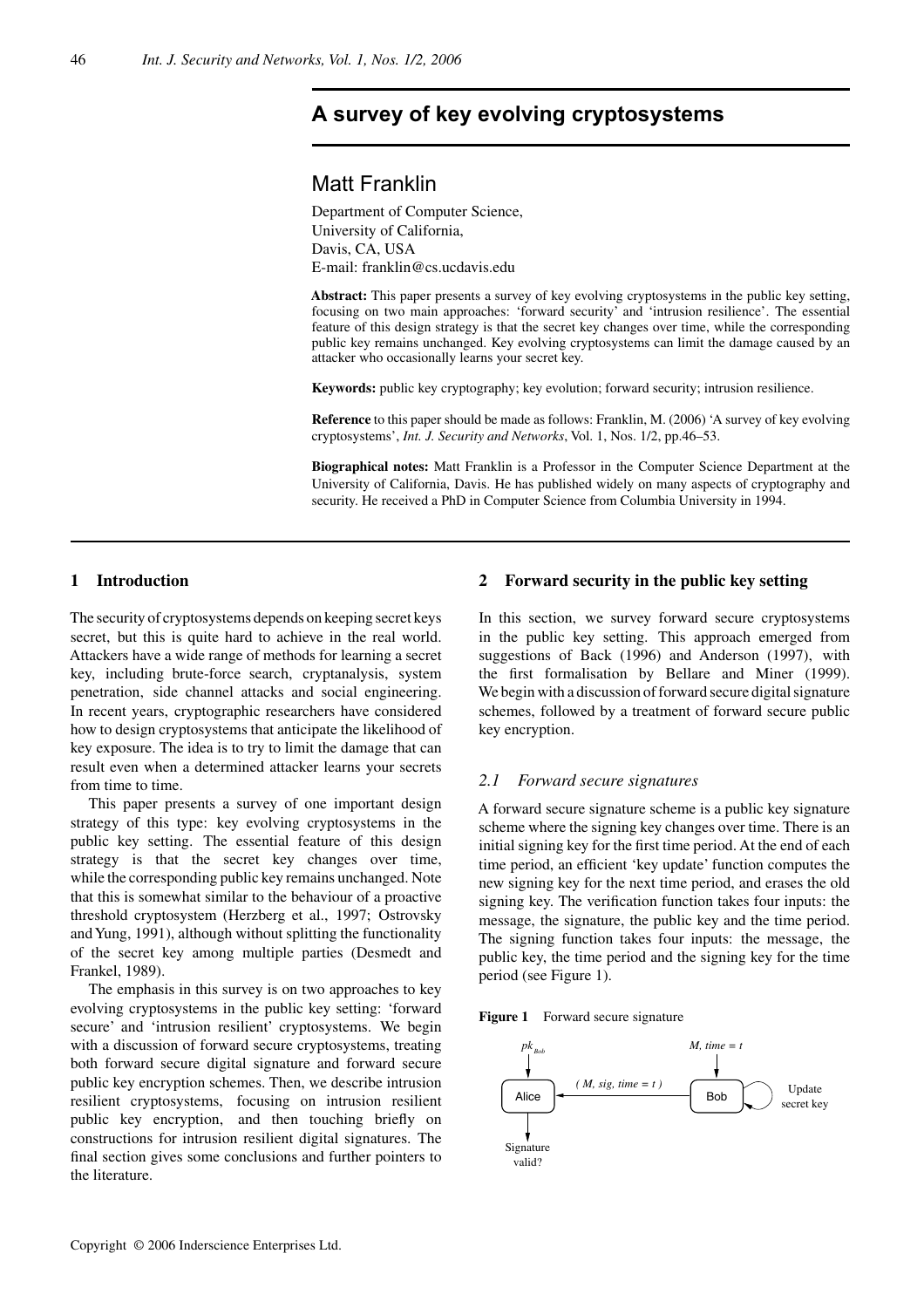The security guarantee is that exposure of the signing key for any time period does not enable forged signatures for earlier time periods. This is the best that is possible, because from any signing key, an attacker can compute the signing keys for all future time periods.

There are many constructions for forward secure signatures in the cryptographic literature, including Bellare and Miner (1999), Abdalla and Reyzin (2000), Itkis and Reyzin (2001), Malkin et al. (2002) and Kozlov and Reyzin (2002). See Cronin et al. (2003) for some interesting efficiency comparisons of various forward secure signature schemes. The relation of forward secure signatures to other kinds of key evolving signature primitives is explored by Malkin et al. (2004).

Here, we sketch two basic constructions of Malkin et al. (2002). Let  $T$  denote the maximum allowable number of time periods in a forward secure signature scheme. Note that any ordinary public key signature scheme can be viewed as a forward secure signature with  $T = 1$  (by erasing the signing key at the end of the single time period).

#### *2.1.1 Sum composition*

Let  $\Sigma_0$  and  $\Sigma_1$  be forward secure signature schemes with maximum allowable number of time periods  $T_0$  and  $T_1$ respectively. The sum composition (denoted  $\Sigma_0 \oplus \Sigma_1$ ) has maximum allowable number of time periods  $T = T_0 + T_1$ . Intuitively,  $\Sigma_0$  is used to sign messages for the first  $T_0$  time periods, and  $\Sigma_1$  is used to sign messages for the last  $T_1$  time periods.

We begin with a simplified variant. The public key consists of the public keys of both  $\Sigma_0$  and  $\Sigma_1$ . The secret key starts with the secret keys for the first time period of both  $\Sigma_0$  and  $\Sigma_1$ . At the end of time period *i*, where  $i < T_0$ , the  $\Sigma_0$  signing key is updated to time period  $i + 1$ . At the end of time period  $T_0$ , the  $\Sigma_0$  signing key is completely erased. At the end of time period  $T_0 + i$ , where  $i < T_1$ , the  $\Sigma_1$  signing key is updated to time period  $i + 1$ . To verify a signature from time period *i*, where  $i \leq T_0$ , use the public key for  $\Sigma_0$  with time period *i*. To verify a signature from time period  $T_0 + i$ , where  $i \leq T_1$ , use the public key for  $\Sigma_1$  with time period i.

The actual sum composition includes some efficiency improvements. Firstly, the public key actually consists of just the hash of the public keys of  $\Sigma_0$  and  $\Sigma_1$ . Then each signature during any time period includes the public keys for both  $\Sigma_0$  and  $\Sigma_1$ , and these are checked against the public hash as part of the verification procedure.

The other efficiency improvement reduces the overall size of the secret key. Let  $r_1$  be the random seed that is used by the key generation algorithm of  $\Sigma_1$  to generate the public key and signing key for  $\Sigma_1$ . Then the secret key for  $\Sigma_0 \oplus \Sigma_1$  starts with the following four values: the secret key of  $\Sigma_0$  for its first time period, the random seed  $r_1$  and the public keys for both  $\Sigma_0$  and  $\Sigma_1$ . At the end of time period  $T_0$ , the secret key of  $\Sigma_1$  for its first time period is recomputed from the seed  $r_1$ (and the secret key for  $\Sigma_0$  is deleted).

The sum composition can be iterated. For example, suppose that  $\Sigma_0$  and  $\Sigma_1$  are ordinary signature schemes. Then  $T_0 = T_1 = 1$ , and the 'level one' composed scheme has maximum allowable number of time periods  $T = 2$ . If both  $\Sigma_0$  and  $\Sigma_1$  are level one sum compositions, then their 'level two'sum composition has maximum allowable number of time periods  $T = 4$ .

#### *2.1.2 Product composition*

Let  $\Sigma_0$  and  $\Sigma_1$  be forward secure signature schemes with maximum allowable number of time periods  $T_0$  and  $T_1$ , respectively. The product composition (denoted  $\Sigma_0 \otimes \Sigma_1$ ) has maximum allowable number of time periods  $T = T_0 \times T_1$ . Intuitively, there is a unique instance of  $\Sigma_1$  for signing messages 'within' each time period of  $T_0$ . Each time period of  $\Sigma_0$  is now called an 'epoch' because it actually lasts for  $T_1$ time periods. Let  $(i, j)$  denote the jth time period of the *i*th epoch.

The public key of  $\Sigma_0 \otimes \Sigma_1$  is the public key of  $\Sigma_0$ . A signature of a message in time period  $(i, j)$  contains the following values: the message signed with the  $j$ th secret key of the *i*th instance of  $\Sigma_1$ , and the public key of the *i*th instance of  $\Sigma_1$  signed with the *i*th secret key of  $\Sigma_0$ . The secret key in time period  $(i, j)$  contains the *i*th secret key of  $\Sigma_0$ , the public key for the *i*th instance of  $\Sigma_1$ , the *j*th secret key for the *i*th instance of  $\Sigma_1$  and a random seed for generating future public keys and private keys of  $\Sigma_1$ . The verification and update algorithms are omitted.

#### *2.1.3 MMM construction*

A hybrid variant of the sum and product compositions yields a particularly efficient forward secure signature scheme with essentially no restriction on the maximum allowable number of time periods. See Malkin et al. (2002) for details.

#### *2.2 Forward secure encryption*

Forward Secure Encryption (FSE) is a public key encryption scheme where the secret key changes over time. There is an initial secret key for the first time period. At the end of each time period, an efficient 'key update' function computes the new secret key for the next time period, and erases the old secret key. The encryption function takes three inputs: the message, the public key and the time period. The decryption function takes four inputs: the ciphertext, the public key, the time period and the secret key for the current time period (Figure 2).

**Figure 2** Forward secure encryption



The security guarantee is that exposure of the secret key for any time period does not compromise any ciphertexts that were encrypted for earlier time periods. This is the best that is possible. Once the attacker knows one secret key,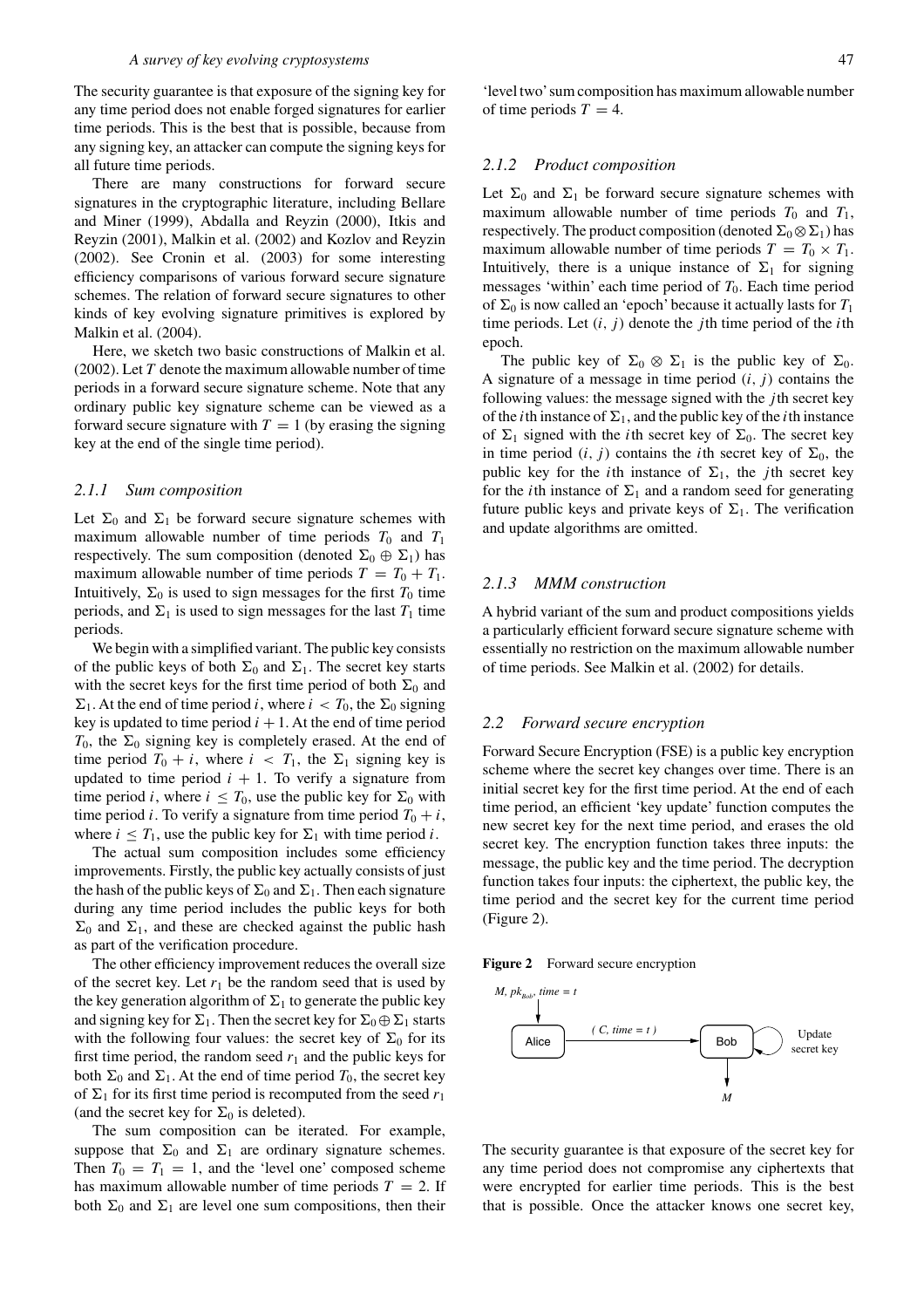#### 48 *M. Franklin*

he/she could perform the same efficient key update function to compute the secret keys for all future time periods.

In this section, we describe a construction for forward secure encryption due to Canetti et al. (2003). We begin by giving a brief discussion of bilinear pairings for cryptography followed by a description of a building block called 'binary tree encryption'.

#### *2.2.1 Bilinear pairings for cryptography*

Let  $G_1$  and  $G_2$  be two groups of order q for some large prime q. It is standard to view  $G_1$  as an additive group and  $G_2$  as a multiplicative group. Let  $\hat{e}$  be a function (or 'map') from  $G_1 \times G_1$  to  $G_2$ . We say that  $\hat{e}$  is 'bilinear' if  $\hat{e}(aP, bQ) = \hat{e}(P, Q)^{ab}$  for all  $P, Q \in G_1$  and all integers a, b.

The Bilinear Diffie-Hellman (BDH) assumption is as follows. Let  $a, b, c$  be chosen randomly from  $[1, \ldots,$  $q - 1$ , and let P be chosen randomly from  $G_1$ . Given  $(P, aP, bP, cP)$ , it is hard to compute  $\hat{e}(P, P)^{abc}$ .

Actually, the BDH assumption is a conjecture about hardness as the size of the problem increases. To state the assumption more formally, we define a 'BDH parameter generator'. This is an efficient randomised algorithm that takes as input a 'security parameter'  $k$ , and outputs descriptions of groups  $G_1$  and  $G_2$  of prime order  $q > 2^k$ , together with the description of an efficiently computable bilinear map  $\hat{e}: G_1 \times G_1 \rightarrow G_2$ .

Now, let A be any randomised algorithm for solving BDH problem instances with respect to any  $G_1, G_2, \hat{e}$  that might be output by the BDH parameter generator. The BDH assumption says that if the running time of A is polynomial in  $k$ , then the probability of success for  $A$  is asymptotically negligible (i.e. less than  $1/k^{\lambda}$  for all constant  $\lambda$  when k is sufficiently large). Here, the probability of success for A is over the random choices of the BDH parameter generator, the random choice of  $P$  and the random choice of  $a, b, c$ .

A number of candidate constructions for BDH parameter generators have been proposed that are conjectured to satisfy the BDH assumption. In these constructions, the group  $G_1$ may be a special kind of elliptic curve or algebraic variety, and the bilinear mapping may be the modified 'Weil pairing' or 'Tate pairing'. See Boneh and Franklin (2003) for a discussion of some of these constructions. Further details about the underlying mathematics will not be needed for this survey.

#### *2.2.2 Binary tree encryption*

Let T be a full binary tree of depth  $\ell$ . Let each node in the tree be labelled by a bitstring as follows. The root is labelled with the empty string  $\epsilon$ . The left child of the root is labelled by 0 and the right child of the root is labelled by 1. The four nodes at depth 2 have labels 00, 01, 10, 11 (from left to right). In general, if a node is labelled with bitstring  $w$ , then its left child has label  $w_0$  and its right child has label  $w_1$ . Note that all of the nodes at depth  $t$  in the tree are labelled with bitstrings of length t.

There is a single public encryption key PK for the tree. There is a secret decryption key for each node of the tree.

Let  $SK_w$  denote the secret key of the node with label w. The functionality of binary tree encryption and decryption is as follows (see Figure 3):

- Encryption takes three inputs: some message  $M$ , some node label  $w$  and the public key PK. It returns a ciphertext C.
- Decryption takes three inputs: some ciphertext  $C$ , some node label w and the secret key  $SK_w$ . It returns the original message  $M$  (assuming that the same node label was used for encryption).





In addition, there is an efficient 'key derivation' algorithm with the following functionality. It takes as input the public key PK, some node with label w, and the secret key  $SK_w$ . It outputs secret keys  $SK_{w0}$  and  $SK_{w1}$  for the nodes with labels  $w_0$  and  $w_1$ .

The existence of an efficient key derivation algorithm implies that any ciphertext for the node labelled by  $w$ can be decrypted, given the secret key for any ancestor of the node in the tree. Intuitively, the security guarantee for binary tree encryption is that no other ciphertexts are compromised by the exposure of the secret key for any node in the tree (See Canetti et al. (2003) for details and variants of the security model).

For simplicity, the specification of binary tree encryption does not explicitly mention key generation.

*2.2.2.1 Construction*: Here is one construction for binary tree encryption, due to Canetti et al. (2003) and based on earlier constructions for identity-based encryption (Boneh and Franklin, 2003; Gentry and Silverberg, 2002).

Let  $\hat{e}$ ,  $G_1$ ,  $G_2$  be a hard instance of the BDH problem, where  $G_1$  and  $G_2$  are groups of order q for some large prime q. Let P be a random element of  $G_1$ . Let  $Q = aP$ , where *a* is some random integer in [0,...,  $q - 1$ ]. Let  $H_1$ be a hash function from bitstrings of length at most  $\ell$  to  $G_1$ . Let  $H_2$  be a hash function from  $G_2$  to bitstrings of length n, where *n* is the length of the messages to be encrypted. Let  $\ell$ be the depth of the binary tree.

The public key for the binary tree will consist of q,  $\ell$ , P, Q and descriptions of  $\hat{e}$ ,  $G_1$ ,  $G_2$ ,  $H_1$ ,  $H_2$ .

Let  $w = w_1, w_2, \ldots, w_t$  be the label of a node at depth  $t$  in the tree. The secret key  $SK_w$  will consist of  $t + 1$  elements of  $G_1$ . These  $t + 1$  elements will be denoted  $(R_{w|1}, R_{w|2}, \ldots, R_{w|t-1}, R_w, S_w)$ , where  $w|i$  denotes the first *i* bits of w. For example, the root has secret key  $SK_{\epsilon} = (S_{\epsilon})$ , the left child of the root has secret key  $SK_0 = (R_0, S_0)$  and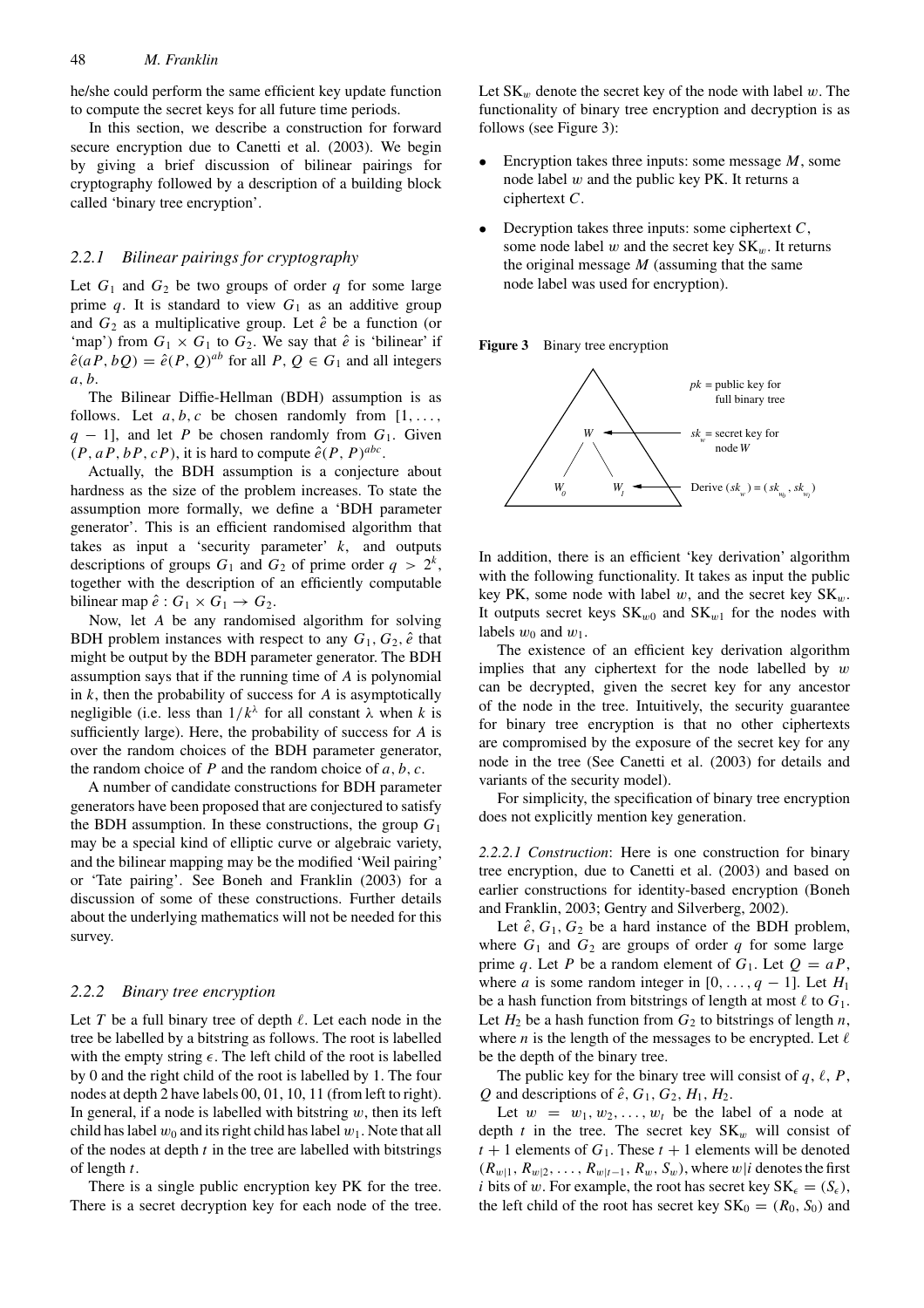the right child of the left child of the root has secret key  $SK_{01} = (R_0, R_{01}, S_{01}).$ 

Here is a description of the key derivation algorithm, given the secret key  $SK_w$  for some node with label w. Choose random integers  $\rho_{w_0}$  and  $\rho_{w_1}$  in [1,..., q – 1]. Let  $R_{w_0} = \rho_{w_0} P$  and  $R_{w_1} = \rho_{w_1} P$ . Let  $S_{w_0} = S_w + \rho_{w_0} H_1(w_0)$  and  $S_{w_1} = S_w + \rho_{w_1} H_1(w_1)$ . Then the secret key for the left child is  $SK_{w_0}$  =  $(R_{w|1}, R_{w|2}, \ldots, R_{w|t-1}, R_w, R_{w_0}, S_{w_0})$  and for the right child is  $SK_{w_1} = (R_{w|1}, R_{w|2}, \ldots, R_{w|t-1}, R_w, R_{w_1}, S_{w_1}).$ The root key SK<sub> $\epsilon$ </sub> can be computed as  $aH_1(\epsilon)$ .

Consider encryption under the public key PK of some  $n$ -bit message M for some node with label w at depth t in the tree. The ciphertext always consists of  $t + 2$ items that can be viewed as the message exclusive-OR'ed with a random one-time pad, together with  $t + 1$  'hints' to help the decryptor recover the pad. The encryptor chooses a random  $\gamma \leftarrow [1, \ldots, q - 1]$  and computes  $(\gamma P, \gamma H_1(w_1), \gamma H_1(w_1w_2), \ldots, \gamma H_1(w), M \oplus H_2(\hat{e}(Q),$  $H_1(\epsilon)$  $\gamma$ )). In the special case of encryption for the root, the ciphertext includes just one hint  $\gamma P$ .

To decrypt ciphertext  $C = (U_0, U_1, \ldots, U_t, V)$  for the node with label  $w$  and secret key  $SK_w$ , proceed as follows. The decryptor uses the 'hints'to recover the random one-time pad. Let num =  $\hat{e}(U_0, S_w)$ . Let denom =  $\prod_{i=1}^t \hat{e}(R_{w|i}, U_i)$ . Then  $d = H_2$ (num/denom) is the random one-time pad used by the encryptor. That is,  $M = V \oplus d$ . In the special of decryption for the root, denom = 1 and  $d =$  num. To recap:

- *Binary Tree Public Key:*  $(q, G_1, G_2, \hat{e},$  $P, Q = \alpha P, H_1, H_2$ , for random  $\alpha \leftarrow [1, \ldots, q-1]$ .
- *Binary Tree Root Secret Key:*  $\alpha H_1(\epsilon)$ .
- *Binary Tree Key Derivation:* choose random  $\rho_{w_0}, \rho_{w_1} \leftarrow [1, \ldots q-1]$ , and then
	- $S_{\mathbf{W}_0} = (R_{w|1}, R_{w|2}, \ldots, R_{w|t-1}, R_w, R_{w_0})$  $\rho_{w_0}P, S_{w_0}=S_w+\rho_{w_0}H_1(w_0)).$
	- $-SK_{w_1} = (R_{w|1}, R_{w|2}, \ldots, R_{w|t-1}, R_w, R_{w_1})$  $\rho_{w_1}P$ ,  $S_{w_1} = S_w + \rho_{w_1}H_1(w_1)$ .
- *Binary Tree Encrypt of M for node* w:  $(\gamma P, \gamma H_1(w_1))$ ,  $\gamma H_1(w_1w_2), \ldots, \gamma H_1(w), M \oplus H_2(\hat{e}(Q, H_1(\epsilon))^{\gamma})).$
- *Binary Tree Decrypt of*  $(U_0, U_1, \ldots, U_t, V)$  *for node w:*  $V \oplus (H_2(\hat{e}(U_0, S_w)/(\prod_{i=1}^t \hat{e}(R_{w|i}, U_i)).$

The correctness of this construction relies on the bilinearity of the mapping  $\hat{e}$ . To see that decryption is successful, note that the decryptor reconstructs the same random one-time pad as the encryptor:

num = 
$$
\hat{e}(U_0, S_w)
$$
  
\n=  $\hat{e} \left( \gamma P, \alpha H_1(\epsilon) + \sum_{i=1}^t \rho_{w|i} H_1(w|i) \right)$   
\n=  $\hat{e}(P, H_1(\epsilon))^{\alpha \gamma} \left( \prod_{i=1}^t \hat{e}(P, H_1(w|i))^{\gamma \rho_{w|i}} \right)$   
\ndenom =  $\prod_{i=1}^t \hat{e}(R_{w|i}, U_i) = \prod_{i=1}^t \hat{e}(\rho_{w|i} P, \gamma H_1(w|i))$ 

$$
=\prod_{i=1}^t \hat{e}(P,H_1(w|i))^{\gamma \rho_{w|i}}
$$

Thus, num/denom =  $\hat{e}(P, H_1(\epsilon))^{\alpha \gamma}$  as needed.

The security of this binary tree encryption scheme can be strengthened by using a variant of the Fujisaki–Okamoto transform (Fujisaki and Okamoto, 1999); see Canetti et al. (2003) for details. A recent improved construction for binary tree encryption is due to Boneh et al. (2005).

#### *2.2.3 FSE from binary tree encryption*

The CHK construction for FSE is built from binary tree encryption as follows. Let  $T$  be a complete binary tree of depth  $\ell$ . Then T has  $2^{\ell+1} - 1$  nodes. Let the nodes be labelled with bitstrings as described earlier, and assume that we are given a binary tree encryption scheme for T .

Each node of  $T$  will correspond to a unique time period, according to a 'preorder traversal'of T . A preorder traversal is the order in which nodes are *first visited* in a depth-first search of the tree. For convenience, the time periods are numbered from 0 to  $N - 1$ , where  $N = 2^{\ell+1} - 1$ .

The public encryption key for the FSE scheme is the public key of the underlying binary tree encryption scheme. To encrypt a message during the ith time period in the FSE scheme, encrypt the message in the underlying binary tree encryption scheme with respect to the  $i$ th node in the preorder traversal of the tree.

The secret decryption key for the FSE scheme is a subset of secret decryption keys for the binary tree encryption scheme. The subset changes for each time period. The crucial invariant that must be maintained is that the key derivation algorithm for the binary tree encryption scheme, when applied repeatedly to the keys in the subset, should yield keys for the nodes corresponding to all time periods greater than or equal to  $i$ , but not for any time periods less than i.

The efficient key update function for the FSE scheme is a simple stack-based algorithm that maintains this invariant. The secret keys in the subset will be organised as a stack. During time period  $i$ , the secret key at the top of the stack will always be  $SK_w$ , where the node with label w is the *i*th node visited in the preorder traversal of the tree  $T$ . Initially, the stack contains only  $SK_{\epsilon}$ .

Here are the details of the FSE construction:

- Construct a binary tree encryption scheme for a complete binary tree  $T$  of depth  $\ell$ , with public key PK, secret key  $SK_w$  for node with label w, key derivation algorithm Der(PK,  $w$ , SK<sub>w</sub>), encryption algorithm  $Enc(PK, w, M)$  and decryption algorithm  $Dec(PK, w, SK_w, C).$
- *FSE Public Key:* PK (binary tree public key).
- *FSE Initial Secret Key:*  $SK_{\epsilon}$  (binary tree root secret key).
- *FSE Encrypt message* M *in time period* i*:* Enc(PK,  $w, M$ ), where the node with label w is the ith node visited in the preorder traversal of the tree T.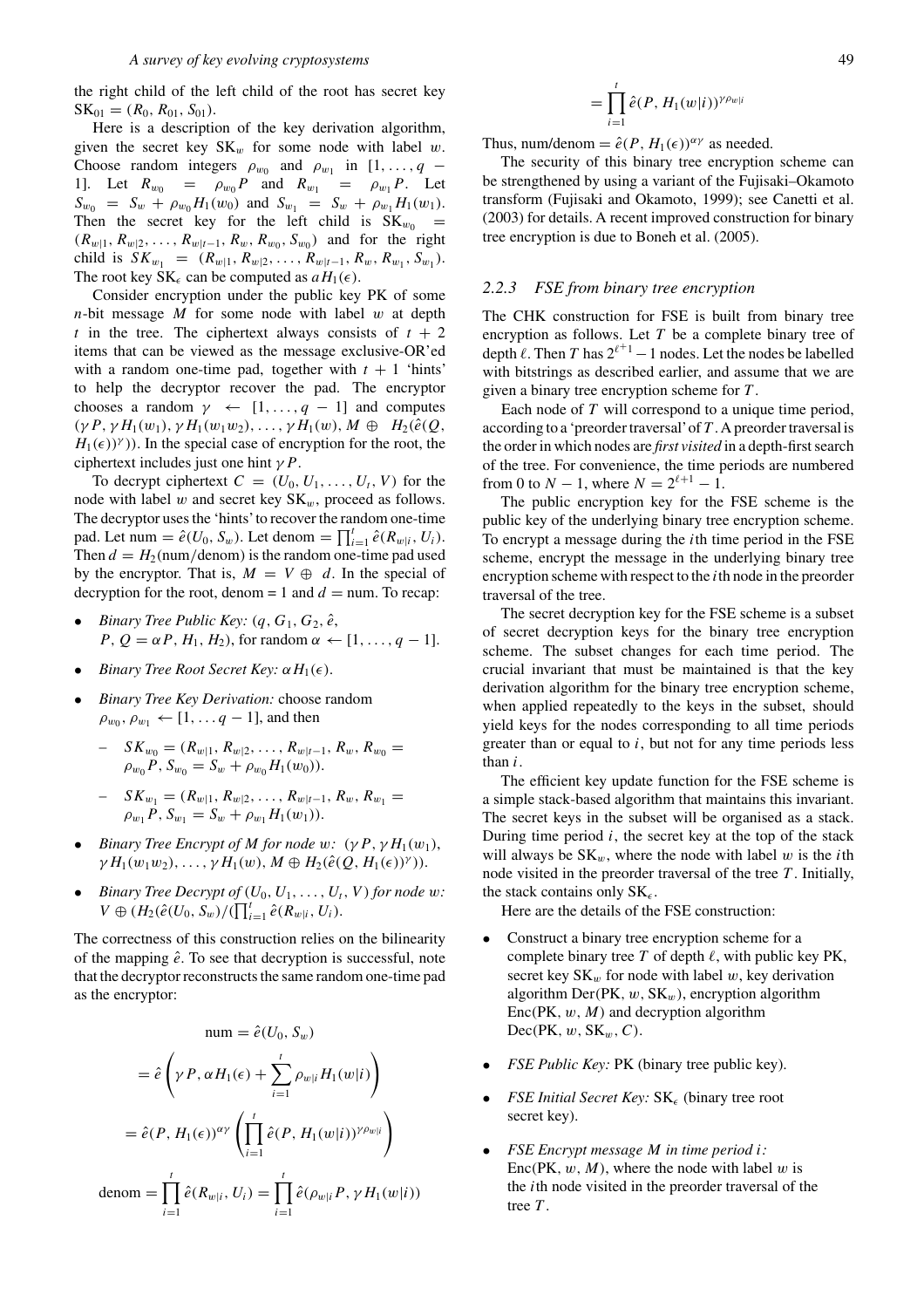#### 50 *M. Franklin*

- *FSE Decrypt ciphertext* C *in time period* i*:*  $Dec(PK, w, SK_w, C)$ , where the node with label w is the ith node visited in the preorder traversal of the tree T.
- *FSE key update at end of time period* i*:* pop the top key off of the stack. This is  $SK_w$ , where the node with label  $w$  is the *i*th node visited in the preorder traversal of the tree  $T$ . If  $w$  is not a leaf, then run the key derivation algorithm to compute  $SK_{w_0}$  and  $SK_{w_1}$ , and push them onto the stack in reverse order (first push  $SK_{w_1}$  and then push  $SK_{w_0}$ ).

*2.2.3.1 Example* Suppose that the complete binary tree T has depth 3. A preorder traversal of  $T$  would visit its 15 nodes in this order: , 0, 00, 000, 001, 01, 010, 011, 1, 10, 100, 101, 11, 110, 111. The node labelled by  $\epsilon$  (root) corresponds to time period 0, the node labelled by 0 corresponds to time period 1, the node labelled by 00 corresponds to time period 2 and so forth.

During time period 0, the subset of keys consists of just  $SK_{\epsilon}$ . At the end of time period 0, pop  $SK_{\epsilon}$  off the stack, derive  $SK_0, SK_1$  and push them onto the stack in reverse order. During time period 1, the subset of keys consists of  $SK_0, SK_1$  organised as a stack (in this order from top to bottom). At the end of time period 1, pop  $SK_0$  off the stack, derive  $SK<sub>00</sub>, SK<sub>01</sub>$ , and push them onto the stack in reverse order. During time period 2, the subset of keys consists of  $SK<sub>00</sub>, SK<sub>01</sub>, SK<sub>1</sub>$ , organised as a stack (in this order from top to bottom). At the end of time period 3, pop  $SK<sub>00</sub>$  off the stack, derive  $SK<sub>000</sub>, SK<sub>001</sub>$  and push them onto the stack in reverse order. During time period 4, the subset of keys consists of  $SK<sub>000</sub>, SK<sub>001</sub>, SK<sub>01</sub>, SK<sub>1</sub>$  organised as a stack (in this order from top to bottom). At the end of time period 4, pop  $SK<sub>000</sub>$ from the stack and do nothing else, because this corresponds to a leaf in the tree. During time period 5, the subset of keys consists of  $SK<sub>001</sub>, SK<sub>01</sub>, SK<sub>1</sub>$ . Note that the secret key for the current time period is always at the top of the stack. Also note that the keys in the stack for the current time period can be used to derive all future keys but no past keys.

Here is an alternative description of the stack of secret keys during the time period  $i, i \geq 1$ . Let w be the label of the ith node visited in the preorder traversal of the tree. Then  $SK_w$  is at the top of the stack. Let  $w = w_1, \ldots, w_t$  be the binary expansion of  $w$ , where  $t$  is the depth of the node in the tree. Then the rest of the stack consists of keys of the form  $SK_{w_1,...,w_{j-1}1}$ , where  $1 \le j \le t$  and  $w_j = 0$ . These are sorted by the size of  $j$ , with the smallest  $j$  on the bottom of the stack.

The security of the FSE scheme is closely related to the security of the underlying binary tree encryption scheme. In particular, it can be shown to resist a very strong chosen ciphertext attack when the underlying binary tree encryption scheme has been strengthened with the Fujisaki–Okamoto transformation. The proof of security is in the random oracle model, and under the BDH assumption.

Remarkably, Canetti et al. show that the random oracle model can be avoided here. That is, protection against a very strong chosen ciphertext attack can be proved for a different FSE construction under the related 'Decisional Bilinear Diffie-Hellman Assumption'. See Canetti et al. (2003) for details.

## **3 Intrusion resilience in the public key setting**

In this section, we survey intrusion resilient cryptosystems in the public key setting. We begin with intrusion resilient public key encryption, and then discuss intrusion resilient signature schemes.

The notion of intrusion resilience – an elaboration of forward security in the public key setting – was first formulated by Itkis and Reyzin (2002), building on ideas for 'key-insulated' cryposystems due to Dodis et al. (2002, 2003). The architecture for key-insulated cryptosystems is similar to that of intrusion resilient cryptosystems, but without incorporating forward security (and in fact allowing a kind of 'random access' of the secret keys).

#### *3.1 Intrusion resilient encryption*

Intrusion Resilient Encryption (IRE) (Dodis et al., 2003) is an extension of the functionality of forward secure encryption. There are two entities, called the 'user' and the 'base'. There is a single public encryption key that does not change over time. The user has a secret decryption key that changes over time. The base also has secret information that changes over time. In addition, there is a flow of secret messages in one direction only, from the base to the user. Thus, the evolution of the user's secrets is influenced by the secret messages sent to it by the base (see Figure 4).





There are actually two levels of granularity of time in an IRE scheme. At the upper level, time is divided into periods just as in forward secure encryption. These periods are numbered  $0, 1, 2, \ldots, N - 1.$ 

At the lower level, each time period is divided into an arbitrary number of 'refresh sub-periods'. The sub-periods of time period *i* are numbered  $i0$ ,  $i1$ , ...,  $ir$ . The value of r may be different for each time period, and is not determined beforehand. For convenience, the first sub-period of each period  $i$  is numbered  $i0$ .

Only the upper level time granularity is visible to the outside user. Anyone who encrypts a message using the public key only needs to know the current time period, and not the current refresh sub-period. The lower level time granularity reflects the frequency with which the user and base re-randomise their secret information. The user's secret key may be different in every refresh sub-period of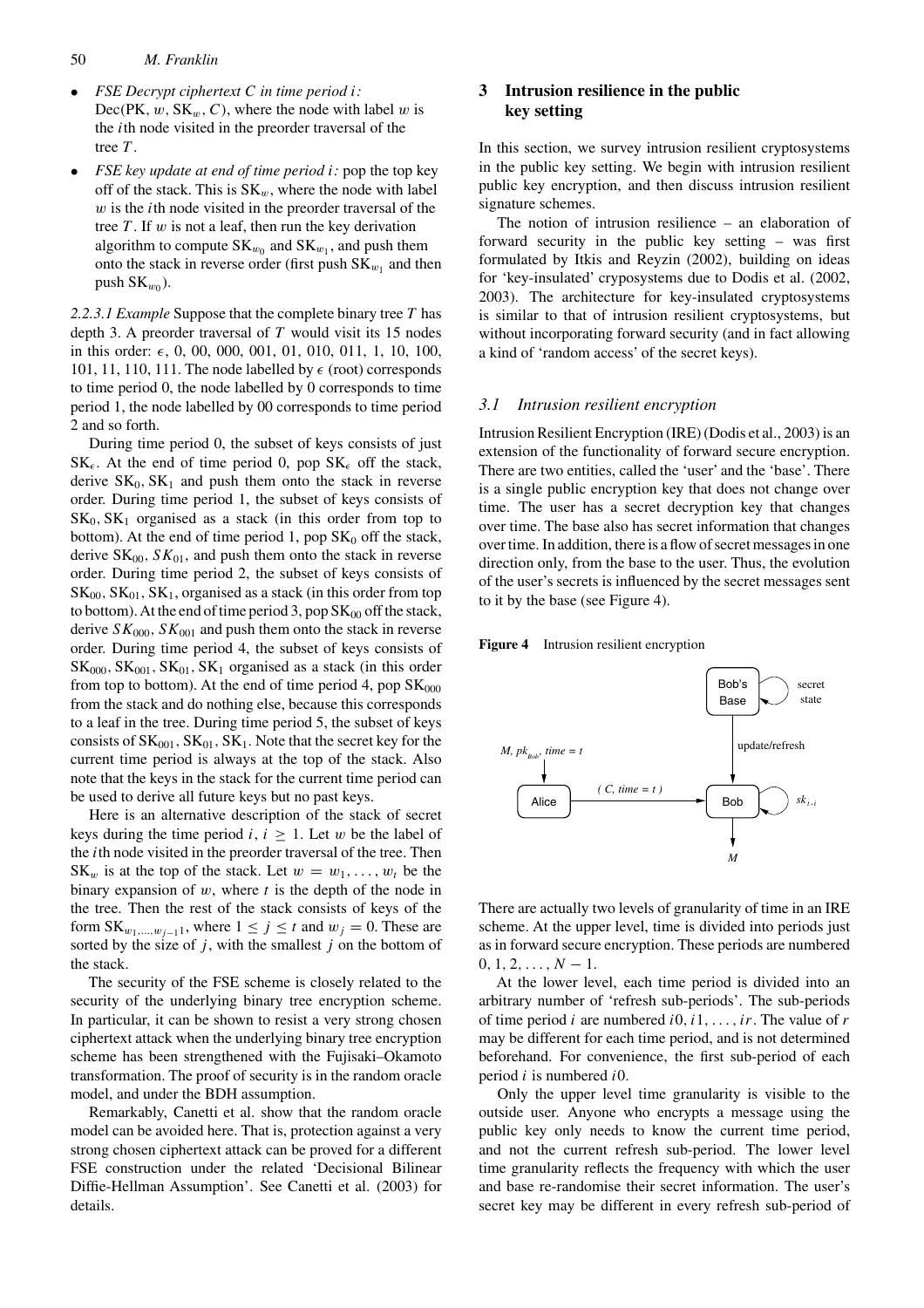period i. Nevertheless, all of these refreshed versions of the user's secret key will be able to decrypt a message that was encrypted during period i.

The power of the lower level time granularity is that it imposes an extra restriction on an attacker. The attacker learns nothing useful unless he/she compromises the user and the base in the same refresh sub-period. The size of the refresh sub-period can be made very small to make the attacker's task difficult, while the upper level time granularity can be more leisurely to simplify the encryption process for outside users.

The security guarantees are very strong. If the secrets of the user and the base are compromised in the same refresh sub-period, then the system ensures 'forward security'. That is, the attacker gains the ability to decrypt all future ciphertexts, while all past ciphertexts remain unreadable. If the secrets of the user are compromised in any period, then of course the attacker gains the ability to decrypt all ciphertexts for that period. Otherwise, the user and base may be compromised repeatedly by the attacker over time with no loss of security whatsoever (see Figure 5). In particular, note that the adversary gains no advantage when the secrets of the base only are compromised in any time period.

#### **Figure 5** Intrusion resilience security



#### *3.1.1 Functional specification of IRE*

An IRE scheme has the following components:

- An efficient encryption algorithm (Enc) that takes as input a public key PK, a time period  $i$  and a message  $M$ . The output is the ciphertext  $(i, C)$ .
- An efficient decryption algorithm (Dec) that takes as input the public key PK, the current secret key  $SK_{ir}$  and the ciphertext  $(i, C)$ . The output is the original message M. That is, decryption (during any refresh sub-period of time period  $i$ ) inverts encryption (during time period  $i$ ) in the standard way.
- An efficient base key update algorithm (UpdBase), that takes as input the current base key  $SKB_{ir}$ . The output is a new base key  $SKB_{i+1,0}$  for the next time period, and a key update message  $SKU_i$  to be sent to the user.
- An efficient user key update algorithm (UpdUser), that takes as input the current user key  $SKU_{ir}$  and a key

update message  $SKU_i$  sent from the base. The output is a new user key  $SK_{i+1,0}$  for the next time period.

- An efficient base key refresh algorithm (RefBase), that takes as input the current base key  $SKB<sub>ir</sub>$ . The output is a new base key  $SKB<sub>ir+1</sub>$  (for the next refresh sub-period of the current time period) and a key refresh message  $SKR<sub>ir</sub>$  to be sent to the user.
- An efficient user key refresh algorithm (RefUser), that takes as input the current user key  $SK_{ir}$  and a key refresh message  $SKR_{ir}$  from the base. The output is a new user key  $SK_{i,r+1}$  (for the next refresh sub-period of the current time interval).

For simplicity, the functional specification does not explicitly include the key generation algorithm.

## *3.1.2 Construction for IRE*

The construction for IRE is closely related to the earlier construction for forward-secure encryption. The IRE construction is also built on top of a binary tree encryption scheme. Essentially the same binary tree encryption scheme is used, although a small optimisation is made in the key derivation algorithm.

In the IRE construction, only the leaves of the binary tree correspond to the time periods. Thus, a complete binary tree of depth  $\ell$  can support  $N = 2^{\ell}$  time periods. The time interval t corresponds to the leaf whose  $\ell$ -bit label is a binary representation of  $t$ . The  $\ell$ -bit binary representation of  $t$  is denoted  $\langle t \rangle = t_1, \ldots, t_\ell$ . For notational convenience, we sometimes view  $t > t$  as the string  $t_0, t_1, \ldots, t_\ell$  where  $t_0 = \epsilon$ (the empty string).

During any time period  $t$ , the user has the binary tree secret key for the leaf with label  $< t >$ . This will be sufficient for the user to decrypt all of the ciphertexts for that time period.

Let  $\rho(t) = \{t_0, t_1, \ldots, t_{j-1}1 : t_j = 0\}$ . (For example, when  $\ell = 4$ ,  $\rho(2) = \{1, 01, 0011\}$ .) The user and base will share the binary tree secret keys for all of the nodes whose labels are in  $\rho(t)$ . This set consists of all right siblings of the nodes on the path from the root to the leaf with the appropriate label. Notice that every leaf whose label is larger than  $t$  is contained in the subtree rooted at some node whose label is in  $\rho(t)$ .

During each time period  $t$ , the user holds shares of all keys for nodes whose labels are in  $\rho(t)$ , along with the secret key for the leaf with label  $< t >$ . The base holds the corresponding shares of all keys for nodes whose labels are in  $\rho(t)$ , but the base holds no information about the secret key for the leaf with label  $< t >$ . The user's information is sufficient to decrypt all messages for time period  $\langle t \rangle$ , but insufficient to execute a key update by itself. The base's information is insufficient to decrypt messages for time period  $< t >$  by itself, and insufficient to execute a key update by itself.

Together, however, the base and the user have sufficient information to perform a key update. In fact, the key update procedure only needs a single message from the base to the user. The key refresh procedure is also done with a single message from the base to the user (Dodis et al., 2003).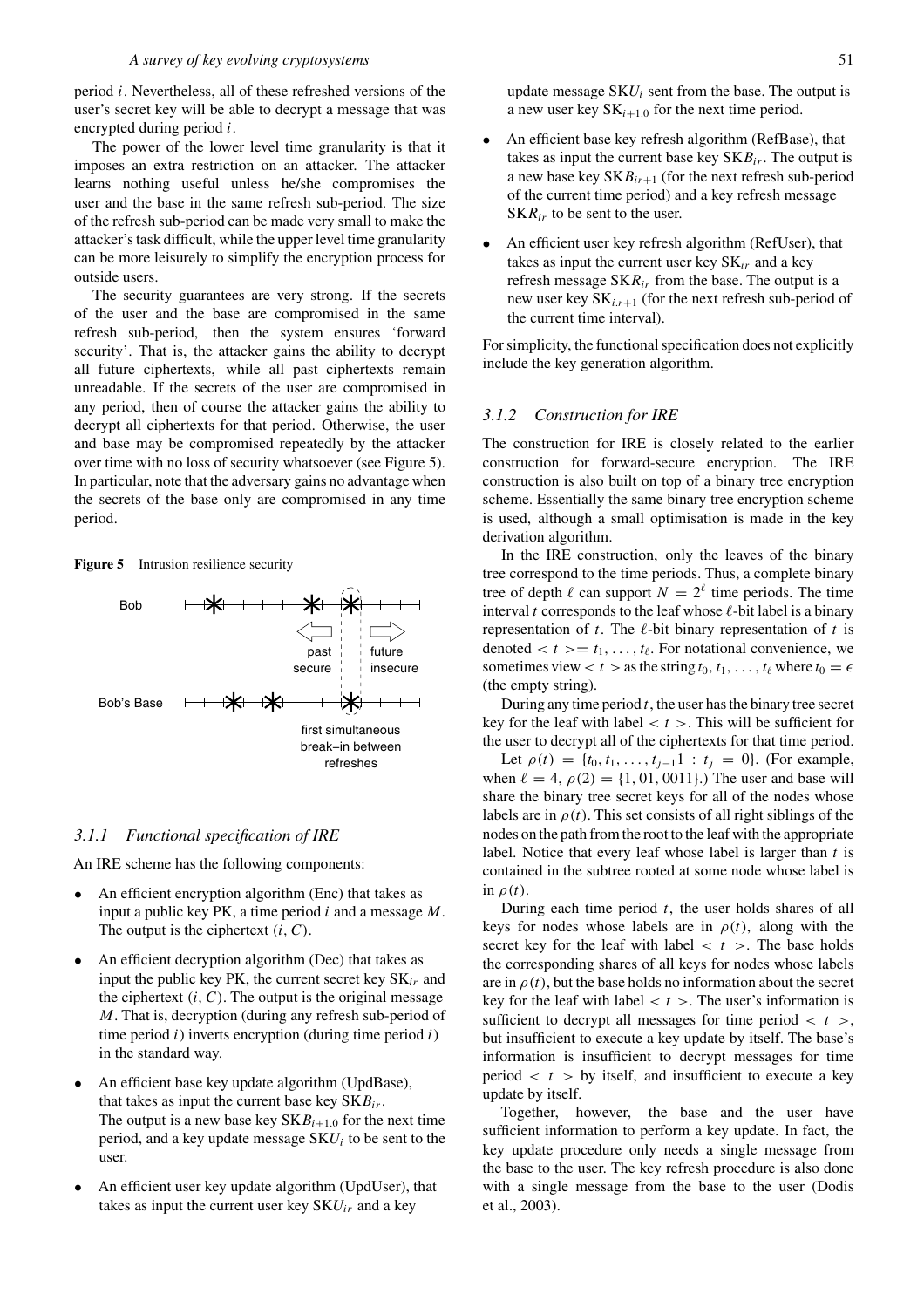## 52 *M. Franklin*

#### *3.2 Intrusion resilient signatures*

The notion of 'intrusion resilient signature'is analogous to the notion of IRE described in the preceding section. There are again two entities: user and base. The user'secret signing key changes over time, and the corresponding public verification key does not change. The base's secret information changes over time. The flow of secret messages, and the evolution of the user's secrets, is the same as with IRE. Figure 4 can be simply changed to capture the desired functionality, as follows: flip the arrow from  $M$  to Bob (input to Bob's signing algorithm), flip the arrow from Bob to Alice and change  $C$  to sig (output of Bob's signing algorithm) and add an arrow leading out of Alice ('yes/no' output of Alice's signature verification algorithm).

The two levels of granularity of time are the same as with IRE, and Figure 5 illustrates this with no changes needed. The security guarantees are similarly strong. Forward security for the signature scheme is preserved if user and base are compromised in the same refresh sub-period. Otherwise, the attacker only gains the ability to sign for those specific time periods during which he/she successfully compromises the user.

The first construction of an intrusion resilient signature scheme (Itkis and Reyzin, 2002) is based on a forward secure signature scheme by the same authors (Itkis and Reyzin, 2001). Its security is based on a variant of the strong RSA assumption (for RSA moduli restricted to products of safe primes), with a proof of security in the random oracle model. The algorithms for signing and verifying are quite efficient.

A generic construction for intrusion resilient signature schemes is given by Itkis (2002). It can be built from any ordinary signature scheme. This scheme is proved secure with respect to a somewhat stronger notion of security than (Itkis and Reyzin, 2002), that is, to withstand a 'fully adaptive' adversary. Intuitively, a fully adaptive adversary can defer each attack decision within a single round until the last possible moment.

## **4 Conclusion and further pointers to the literature**

In conclusion, we have surveyed key evolving cryptosystems in the public key setting. Our focus has been on two approaches that can be applied to both public key encryption and digital signature schemes: forward security and intrusion resilience.

There are other key evolving cryptosystems in the public key setting that are of interest. For example, 'tamper evident' signature schemes (Itkis, 2003) are similar to forward secure signature schemes, but the secret signing key evolves in a truly unpredictable way (using a source of real randomness as one of the inputs). A public 'divergence test'indicates whether or not two signatures were created with signing keys from the same evolutionary path. As long as the true signer continues to sign messages honestly after the key exposure, the existence of a forging attacker can be detected (although it is not possible to tell which are the forgeries and which are the honest signatures).

Some researchers have considered key evolving cryptosystems where the public key is allowed to evolve (Naccache et al., 2001; Itkis and Xie, 2003). This can protect against key exposure that is coercive, for example, if an attacker demands your secret key at some point in time.

The recent survey by Itkis (2006) is recommended for other key evolving cryptographic constructs, applications and insights.

## **Acknowledgements**

The author would like to thank NSF and the Packard Foundation for their support of his research; the students of ECS 228 at UC Davis for helping to debug the lecture notes from which this survey was drawn; Dimitri DeFigueiredo for drawing the figures; and Jonathan Katz and Moti Yung for many helpful comments.

#### **References**

- Abdalla, M. and Reyzin, L. (2000) 'A new forward-secure digital signature scheme', *Advances in Cryptology – Asiacrypt 2000, LNCS 1976*, Springer, pp.116–129.
- Anderson, R. (1997) Invited Lecture at Fourth ACM Confecence. Computer and Communication Security, 1997. Revised version in '*Two Remarks on Public Key Cryptology', Technical Report UCAM-CL-TR-549*, University of Cambridge, December 2002.
- Back, A. (1998) 'Non-interactive forward secrecy', *Cypherpunks Mailing List 6/19/96*.
- Bellare, M. and Miner, S. (1999) 'A forward-secure digital signature scheme', *Advances in Cryptology – Crypto '99, LNCS 1666*, Springer, pp.431–448.
- Boneh, D., Boyen, X. and Goh, E. (2005) 'Hierarchical identity based encryption with constant size ciphertext', *Advances in Cryptology – Eurocrypt 2005, LNCS 3494*, Springer, pp.440–456.
- Boneh, D. and Franklin, M. (2003) 'Identity-based encryption from the Weil Pairing', *SIAM Jounal of Computing*, Vol. 32, No. 3, pp.586–615.
- Canetti, R., Halevi, S. and Katz, J. (2003) 'A forward-secure public-key encryption scheme', *Advances in Cryptology – Eurocrypt 2003, LNCS 2656*, Springer, pp.255–271, Full version to appear in the *Journal of Cryptology*.
- Cronin, E., Jamin, S., Malkin, T. and McDaniel, P. (2003) 'On the performance, feasibility, and use of forward-secure signatures', *ACM Conference Computer and Communication Security*, ACM Press, pp.131–144.
- Desmedt, Y. and Frankel, Y. (1989) 'Threshold cryptosystems', *Advances in Cryptology – Crypto '89, LNCS 435*, Springer, pp.307–315.
- Dodis,Y., Katz, J., Xu, S. andYung, M. (2002) 'Key-insulated public key cryptosystems', *Advances in Cryptology – Eurocrypt 2002, LNCS 2332*, Springer, pp.65–82.
- Dodis,Y., Katz, J., Xu, S. andYung, M. (2003) 'Strong key-insulated signature schemes', *Public Key Cryptography – PKC 2003, LNCS 2567*, Springer, pp.130–144.
- Dodis, Y., Franklin, M., Katz, J., Miyaji, A. and Yung, M. (2003) 'Intrusion-resilient public-key encryption', *Proceedings of RSA Conference – Cryptographer's Track, LNCS 2612*, Springer, pp.19–32.